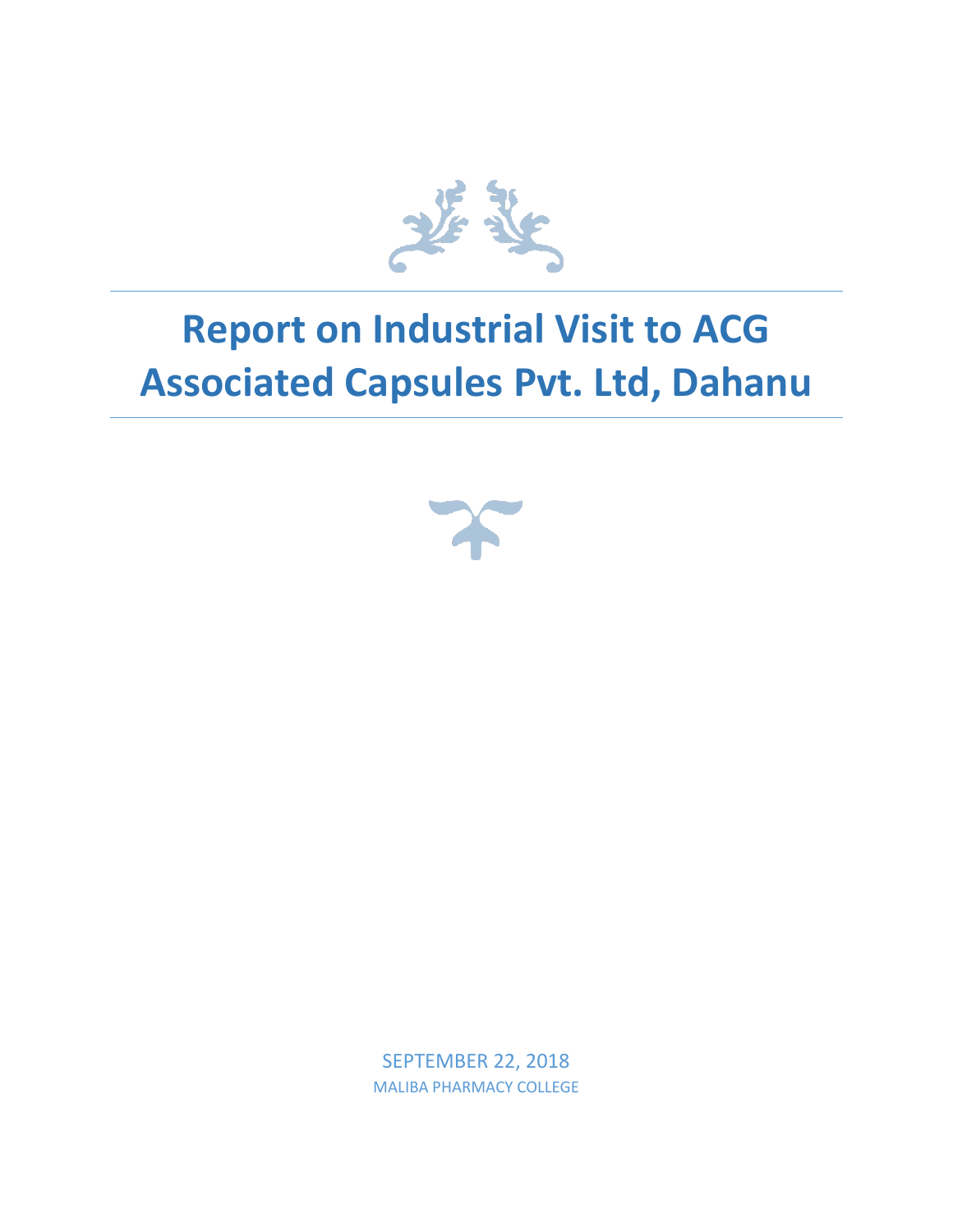| Date of visit              | September 24, 2018                                                   |
|----------------------------|----------------------------------------------------------------------|
| Place of visit             | ACG Associated Capsules Pvt. Ltd., Dahanu.                           |
| Coordinators from college  | Dr. Furgan Maulvi, Samresh Pal Roy, Dr. Vilas Surana, Dr. Nidhi Kher |
| Approved by                | Dr. Shailesh A. Shah, Principal                                      |
| Participating students     | Thirty two students of 7 <sup>th</sup> semester B. Pharm             |
| Accompanying faculty       | Dr. Sanjay Tiwari                                                    |
| members                    | Mr. Richa Champaneria                                                |
| Coordinators from industry | MS. LEENA AMANNA [leena.amanna@acg-world.com]                        |
|                            | MANAGER CORP. MARKETING & CHAIRMAN'S OFFICE                          |
|                            | 1001, Dalamal House, 10th Floor, Nariman Point, Mumbai               |
|                            | 91-7506060988   Phone: +91-22-30089450                               |
|                            | www.acg-world.com                                                    |
|                            | Mr. Ganesh Vichare, HR department                                    |
|                            | Mr. Shubham Srivastav                                                |

## **Report on Industrial Visit to [ACG Associated Capsules Pvt.](https://www.justdial.com/Mumbai/Acg-Associated-Capsules-Pvt-Ltd-Post-Ashagadh-Dahanu-Road/022P1237524525M7P1P7_BZDET) Ltd., Dahanu**

The Educational visit to ACG Associated Capsules Pvt. Ltd, Dahanu was organized by Maliba Pharmacy College on  $22<sup>th</sup>$  Sep 2018. Thirty two students of final year B.Pharm participated in this visit. We started our journey at 3:30 AM from Majura Gate, Surat and reached the destination at 08:30 AM. After breakfast, Mr. Ganesh gave us a brief introduction about ACG. It is the largest manufacturer of hard gelatin and HPMC capsule shells in Asia, with its clientele spread across the globe.

After wearing personal protective gears, we started our visit from the warehousing area, where we got to learn how the raw and packaging materials are stored and labeled. We were explained about batch number, lot number, issue date, expiration date, retest date, and storage conditions for raw materials. There were using in-house software for digital data maintenance. Then we were taken to the dispensing area where we got to know about the procedure for dispensing of raw and packaging materials according to given MRO (material request order) provided by the production manager. Next, we visited was manufacturing area where we were shown the processing of raw materials before they are used to prepare shells. It included mucilage preparation and color processing areas. We learned how to check the compatibility of two shades during mucilage development, which are used for manufacturing of the capsules. The company possesses the know-how on more than 5000 different colors. The instrumentation and working related to production, printing and packaging of capsule shells (of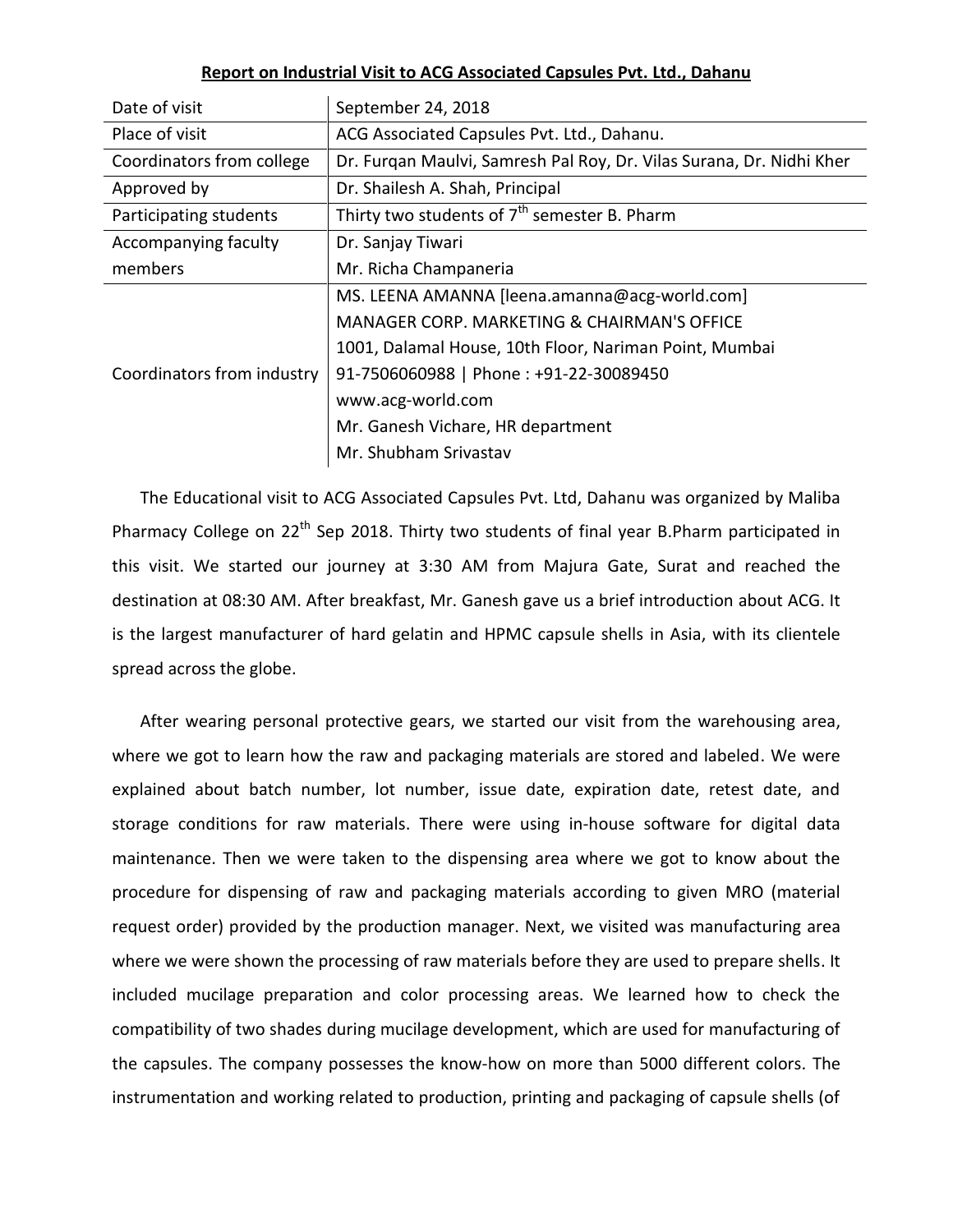different fill volumes) was also demonstrated. It was interesting to see the shells which are used for animals, ranging from rats to elephants. Finally, we visited the quality control section which deals with testing and release of raw materials and finished shells. Working of quality control instruments, such as, gas chromatography and IR spectroscopy was explained. It was truly a learning experience for us.

A delicious lunch was provided to us at the end of visit. Finally, our feedback forms were collected by Mr. Ganesh. The visit ended with a vote of thanks to Mr. Ganesh, who accompanied us during the visit. We were back to Surat at 11:30 PM.

## **Prepared By: B.Pharm (Final Year Students)**

**September 22, 2018**